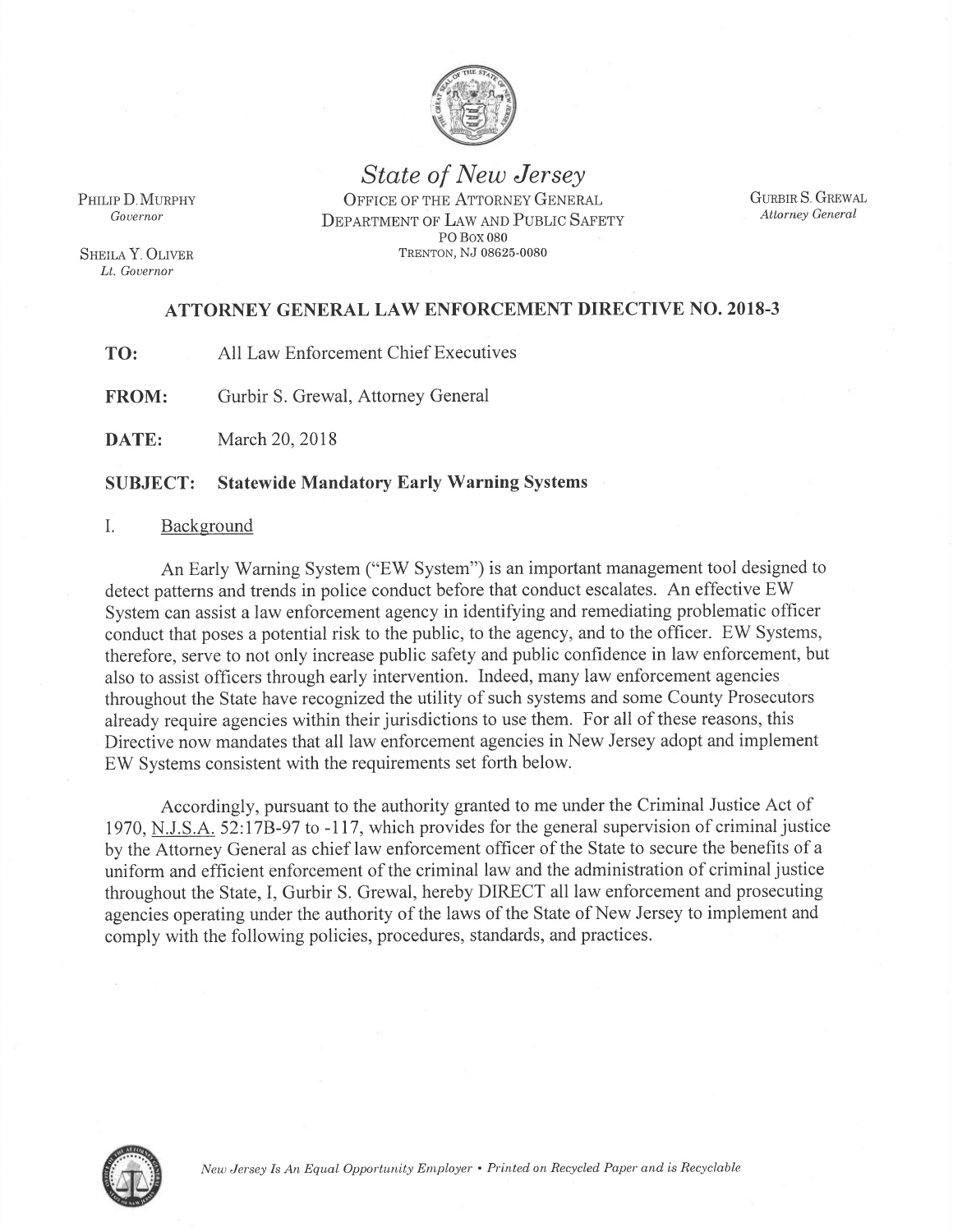### II. Implementation

#### A. Applicability

This Directive shall apply to all state, county, and municipal law enforcement agencies and sworn officers who are responsible for enforcing the criminal laws in New Jersey, come under the jurisdiction of the Police Training Act, and are authorized to carry a firearm under N.J.S.A. 2C:39-6.

## B. Establishment of EW System Policy

All state, county, and municipal law enforcement agencies shall adopt and/or revise their existing EW System policies, consistent with this Directive, either by rule, regulation, or standard operating procedure ("SOP"), as required by state law.

### C. Selection of Performance Indicators

An EW System may monitor many different categories of officer conduct which indicate potentially escalating risk of harm to the public, the agency, and/or the officer. The following performance indicators shall be included in all EW Systems, but also can be supplemented based upon the unique characteristics of the department and the community it serves. The chief executive of the department shall determine any such supplemental performance indicators. To the extent possible, supplemental performance indicators should be objectively measurable and reasonably related to potentially escalating harmful behavior by the officer.

- 1. Internal affairs complaints against the officer, whether initiated by another officer or by a member of the public;
- 2. Civil actions filed against the officer;
- 3. Criminal investigations of or criminal complaints against the officer;
- 4. Any use of force by the officer that is formally determined or adjudicated (for example, by internal affairs or a grand jury) to have been excessive, unjustified, or unreasonable;
- 5. Domestic violence investigations in which the officer is an alleged subject;
- 6. An arrest of the officer, including on a driving under the influence charge;
- 7. Sexual harassment claims against the officer;
- 8. Vehicular collisions involving the officer that are formally determined to have been the fault of the officer;
- 9. A positive drug test by the officer;
- 10. Cases or arrests by the officer that are rejected or dismissed by a court;
- 11. Cases in which evidence obtained by an officer is suppressed by a court;
- 12. Insubordination by the officer;
- 13. Neglect of duty by the officer;

<sup>&</sup>lt;sup>1</sup> If EW System notification to the officer could jeopardize an ongoing criminal investigation, the County Prosecutor may in his or her discretion permit delayed notification to the officer or delayed initiation of the EW System review process.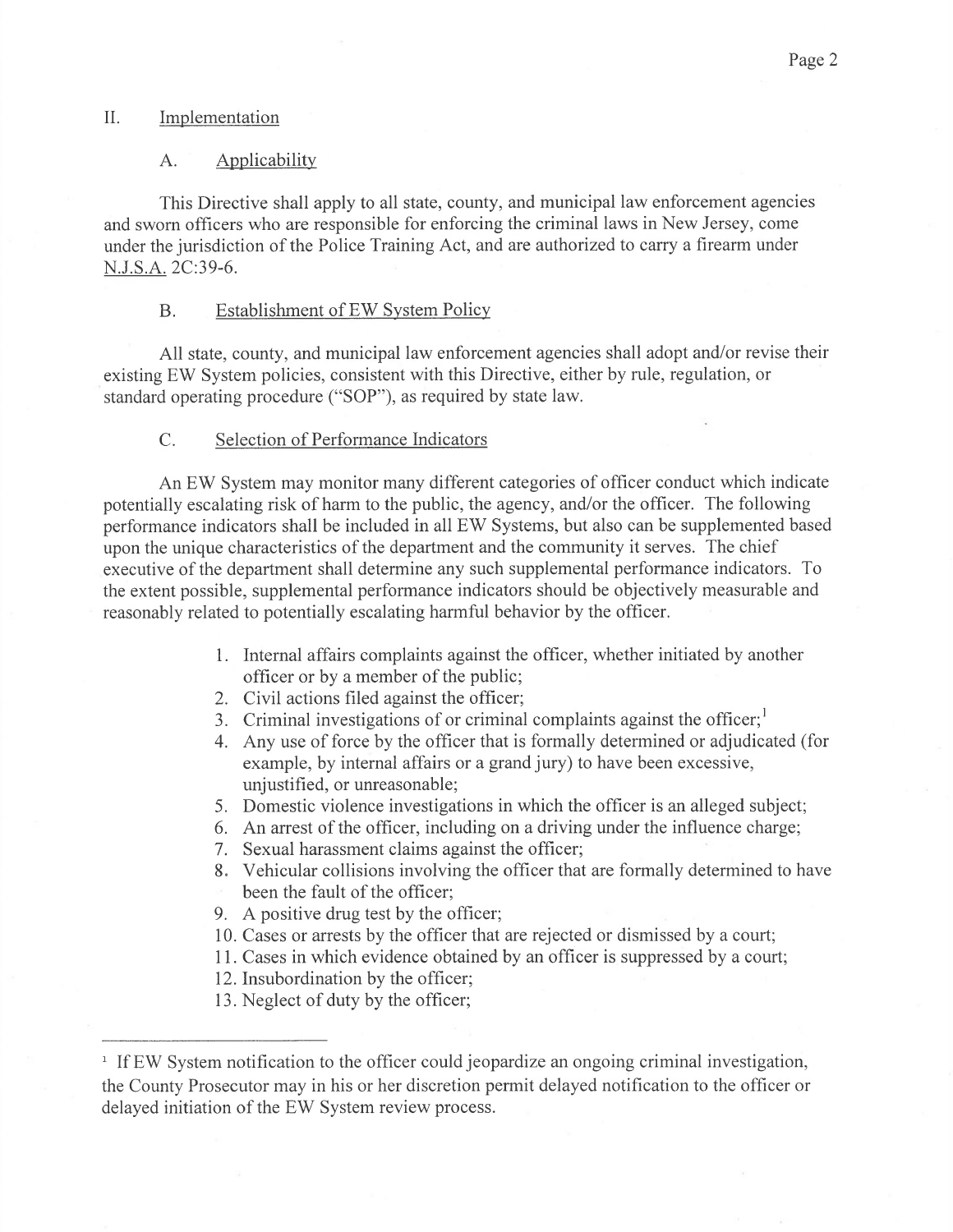- 14. Unexcused absences by the officer; and
- 15. Any other indicators, as determined by the agency's chief executive.

## D. Initiation of Early Warning Process

At a minimum, an agency's EW System policy shall provide that three separate instances of performance indicators (as listed in Section C, above) within any twelve-month period will trigger the EW System review process. If one incident triggers multiple performance indicators, that incident shall not be double- or triple-counted, but instead shall count as only one performance indicator. The agency's chief executive may in his or her discretion determine that a lower number of performance indicators within atwelve-month period (i.e., one or two performance indicators) will trigger the EW System review process.

## E. Administration and Tracking

The agency's chief executive shall assign personnel to conduct the EW System function. Typically, the EW System should be administered by the agency's internal affairs unit. Supervisory officers in the subject officer's chain of command also should be directly involved in any EW System review process.

Every department shall adopt a tracking system to enable the department to identify officers who display the requisite number of performance indicators necessary to trigger the EW System review process. Many departments in New Jersey have adopted automated systems that are capable of flagging emerging behavioral patterns. At least every six months, personnel assigned to manage the EW System shall audit the agency's tracking system and records to assess the accuracy and efficacy of the tracking system.

## F. Remedial/Corrective Action

Once an officer has displayed the requisite number of performance indicators necessary to trigger the EW System review process (as set forth in Section II.C, above) assigned supervisory personnel shall initiate remedial action to address the officer's behavior.

When an EW System review process is initiated, personnel assigned to oversee the EW System should (1) formally notify the subject officer, in writing; (2) conference with the subject officer and appropriate supervisory personnel; (3) develop and administer a remedial program including the appropriate remedial/corrective actions listed below; (4) continue to monitor the subject officer for at least three months, or until the supervisor concludes that the officer's behavior has been remediated (whichever is longer); (5) document and report findings to the appropriate supervisory personnel and, if warranted, the internal affairs unit. Any statement made by the subject officer in connection with the EW System review process may not be used against the subject officer in any disciplinary or other proceeding.

Remedial/corrective action may include but is not limited to the following:

1. Training or re-training;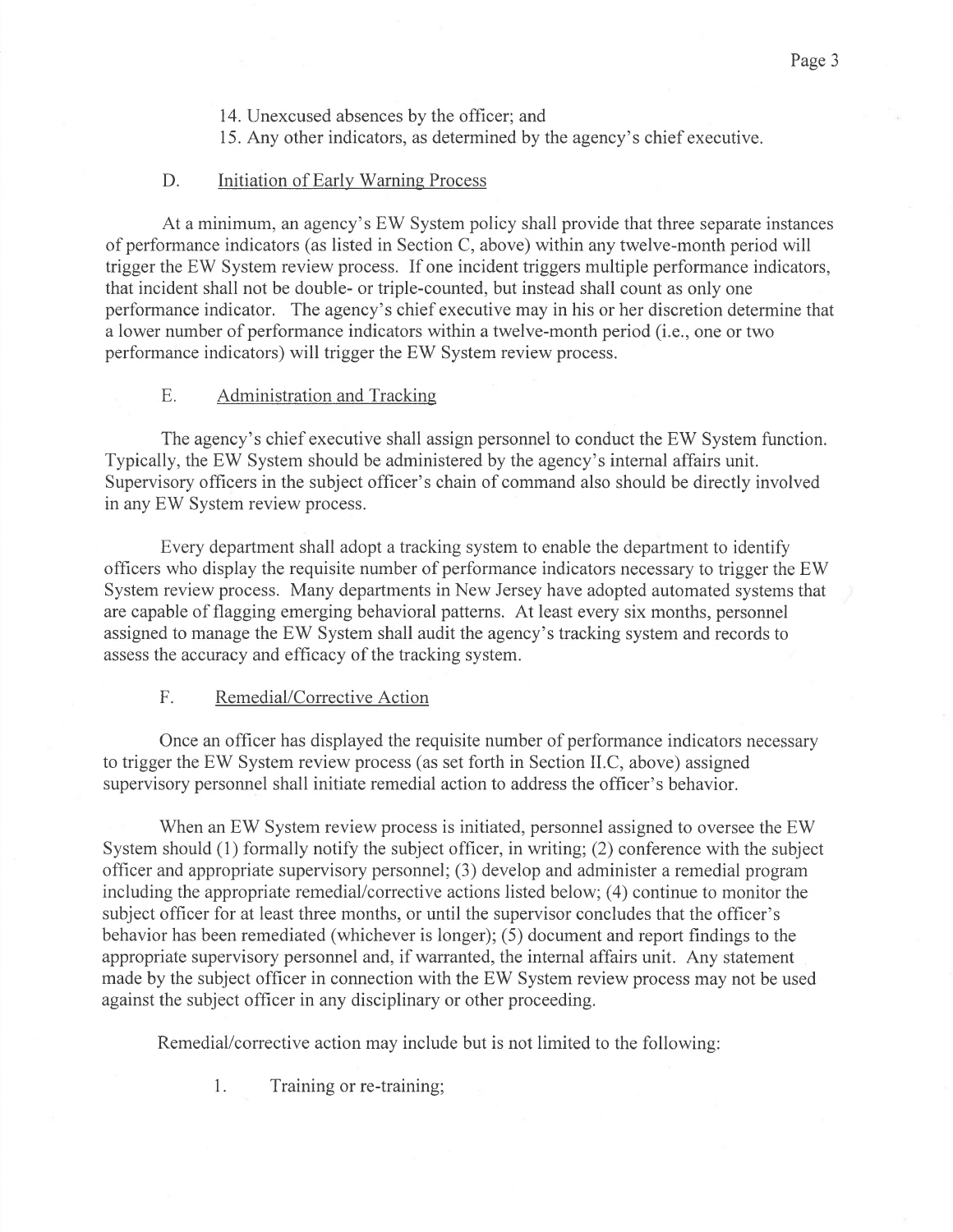- 2. Counseling;
- 3. Intensive supervision;
- 4. Fitness-for-duty examination;
- 5. Employee Assistance Program (EAP) referral; and
- 6. Any other appropriate remedial or corrective action.<sup>2</sup>

### G. Notification to Subsequent Law Enforcement Employer

If any officer who is or has been subject to an EW System review process applies to or accepts employment at a different law enforcement agency than the one where he or she underwent the EW System review process, it is the responsibility of the prior or current employing law enforcement agency to notify the subsequent employing law enforcement agency of the officer's EW System review process history and outcomes. Upon request, the prior or current employing agency shall share the officer's EW System review process files with the subsequent employing agency.

## H. Notification to County Prosecutor

Upon initiation of the EW System review process, the agency's chief executive or a designee shall make a confidential written notification to the County Prosecutor or his/her designee of the identity of the subject officer, the nature of the triggering performance indicators, and the planned remedial program. Upon completion of the EW System review process, the agency's chief executive shall make a confidential written notification to the County Prosecutor or his/her designee of the outcome of the EW System review, including any remedial measures taken on behalf of the subject officer.

#### I. Annual Report to Attorney General

By January 31st of each year, each County Prosecutor shall submit a report to the Attorney General, through the Division of Criminal Justice's Prosecutors' Supervision and Training Bureau. This summary shall include a statement indicating those agencies under the County Prosecutor's supervision that are in compliance with this Directive and those that are not.

## III. Public Accessibility and Confidentiali

All EW System policies adopted by law enforcement agencies shall be made available to the public upon request and shall be posted on the agency's website. Annual reports from the

<sup>&</sup>lt;sup>2</sup> This Directive, and EW Systems generally, are focused on corrective actions to remediate officer behavior and to provide assistance to the officer. This Directive, and EW Systems generally, do not address disciplinary actions that might be warranted against an officer. Such disciplinary actions — to include the decision to suspend, terminate or, if applicable, charge an officer with criminal conduct —remain within the purview of the agency's internal affairs function, and may be imposed in accordance with existing internal affairs guidelines and applicable law, separate from and independent of the EW System.